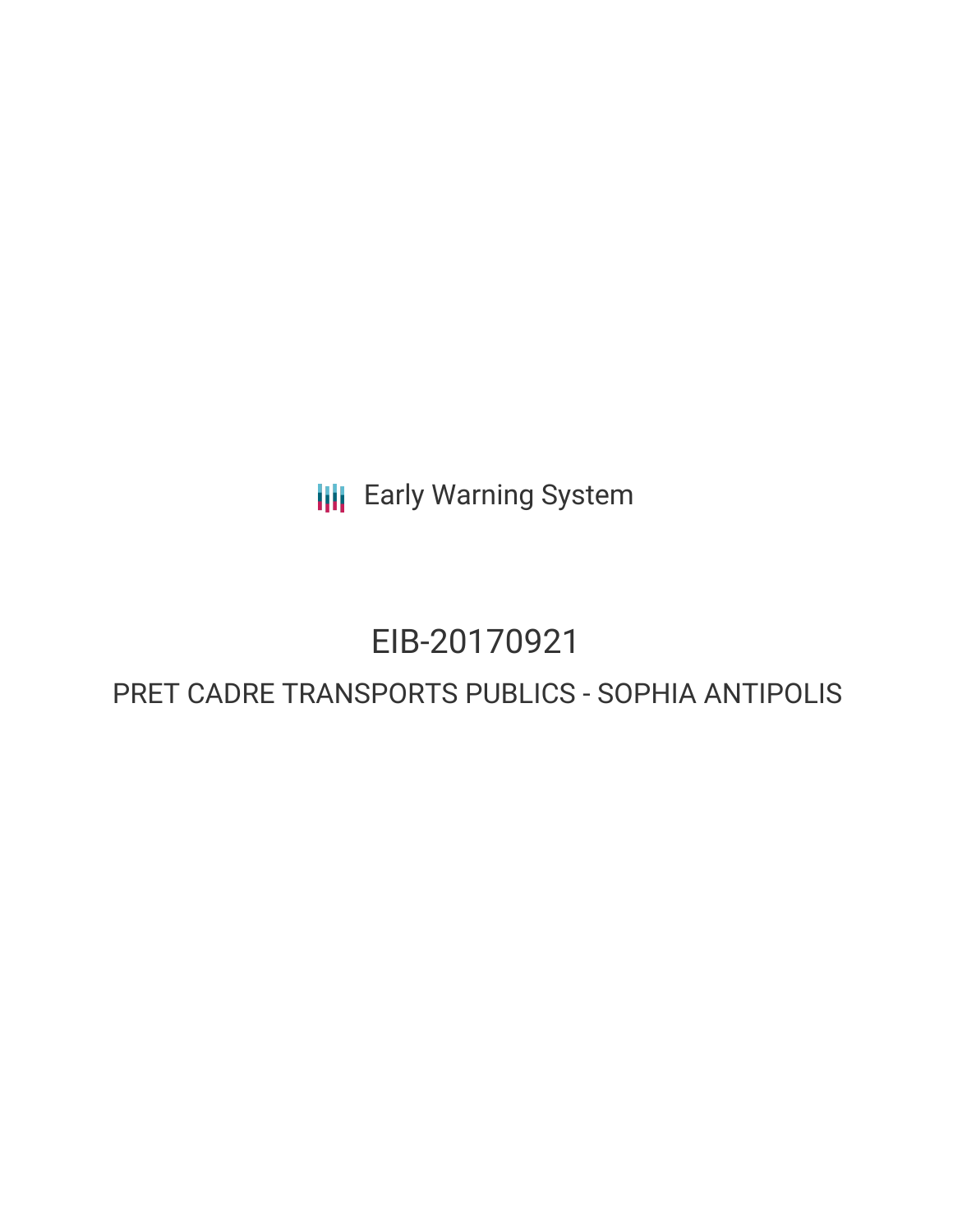#### **Quick Facts**

| <b>Countries</b>               | France                                         |
|--------------------------------|------------------------------------------------|
| <b>Specific Location</b>       | Sophia Antipolis                               |
| <b>Financial Institutions</b>  | European Investment Bank (EIB)                 |
| <b>Status</b>                  | Proposed                                       |
| <b>Bank Risk Rating</b>        | U                                              |
| <b>Borrower</b>                | COMMUNAUTE D'AGGLOMERATION DE SOPHIA ANTIPOLIS |
| <b>Sectors</b>                 | Construction, Infrastructure, Transport        |
| <b>Investment Type(s)</b>      | Loan                                           |
| <b>Investment Amount (USD)</b> | $$64.79$ million                               |
| <b>Project Cost (USD)</b>      | $$190.84$ million                              |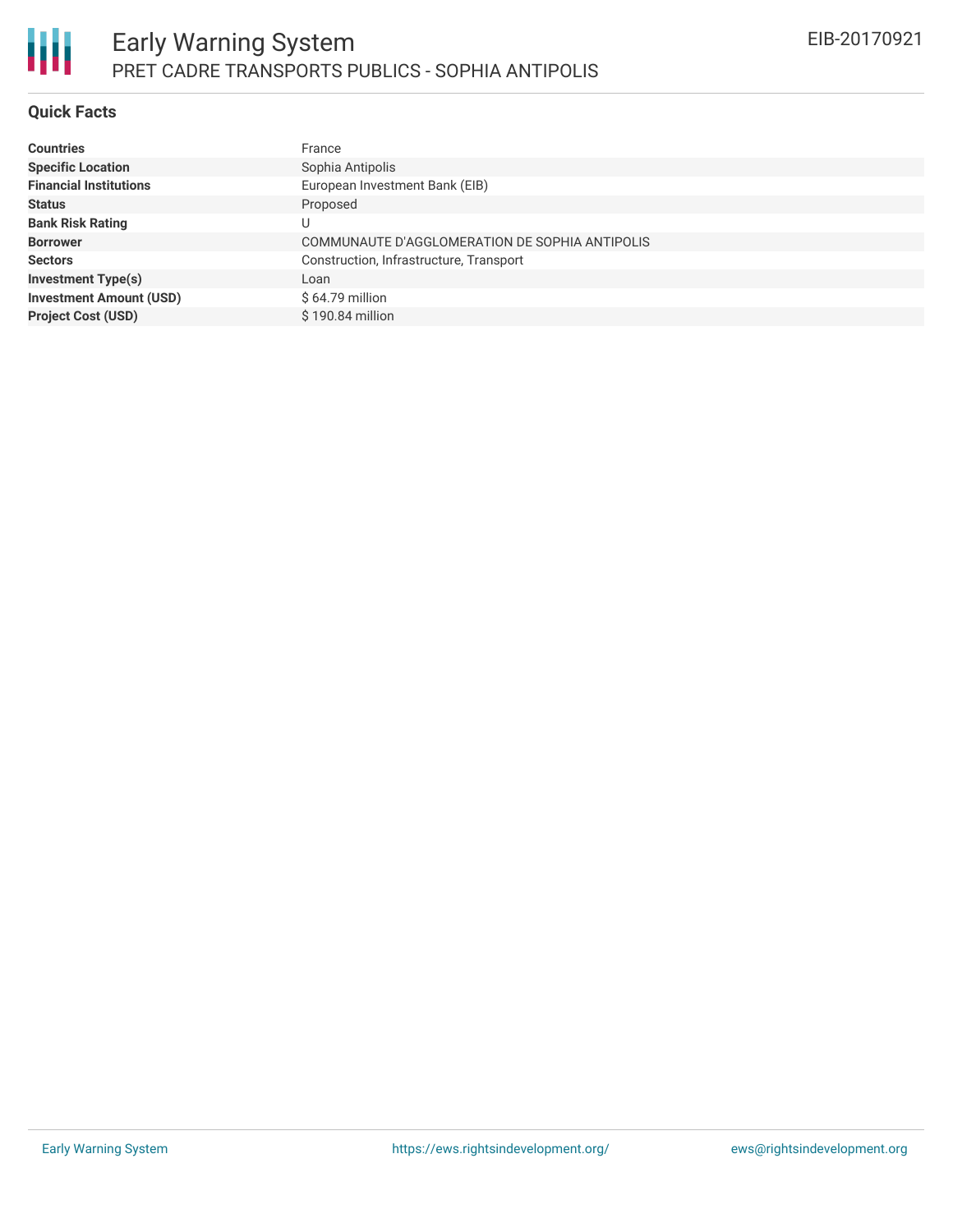

### **Project Description**

This project provides financing for the infrastructure development of the high-level service bus in Sophia Antipolis. Components include the installation of 17 stops, the construction of a depot, and the purchase of 21 buses. The new network crosses Antibes, Biot, Vallauris and Valbonne.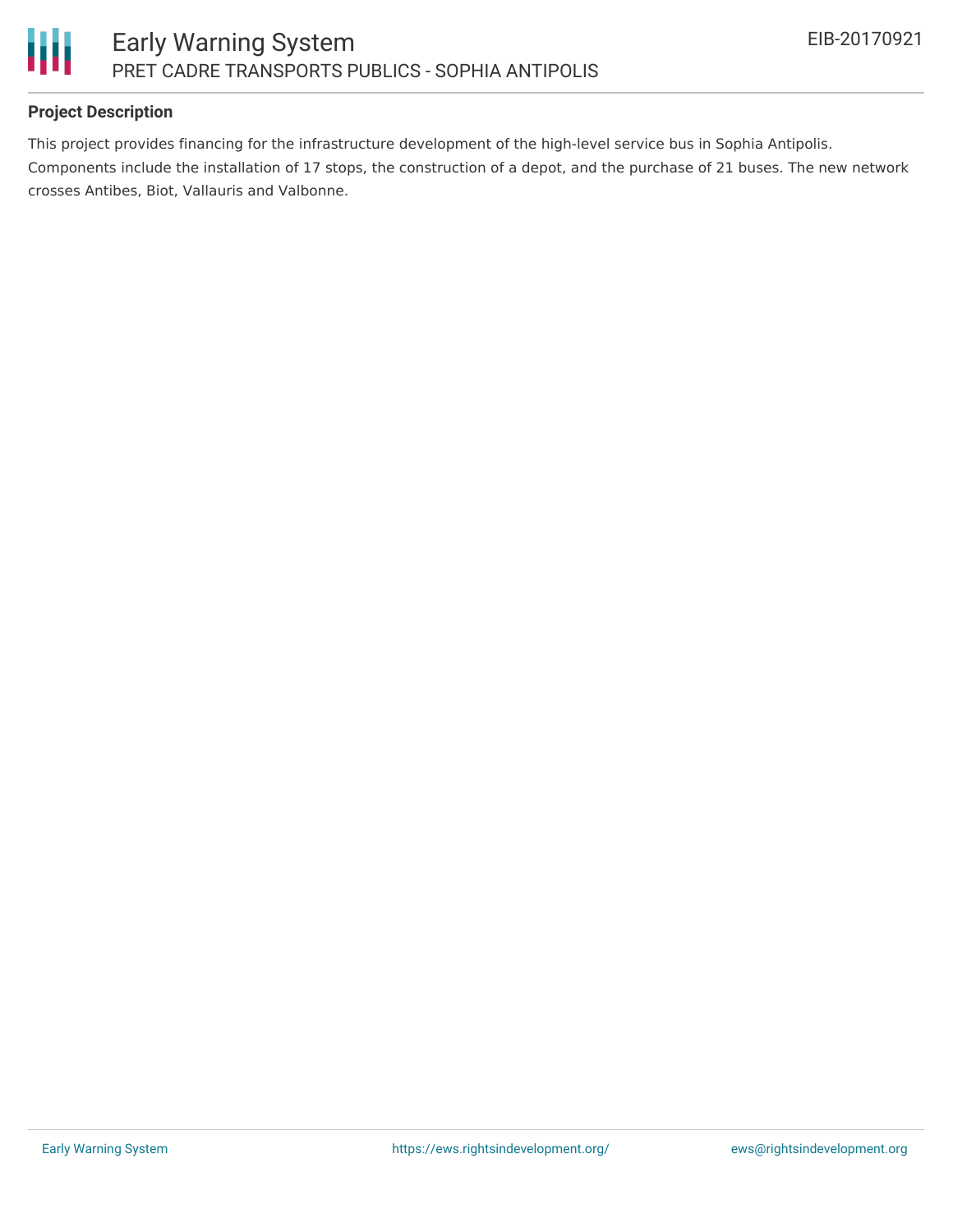

#### **Investment Description**

European Investment Bank (EIB)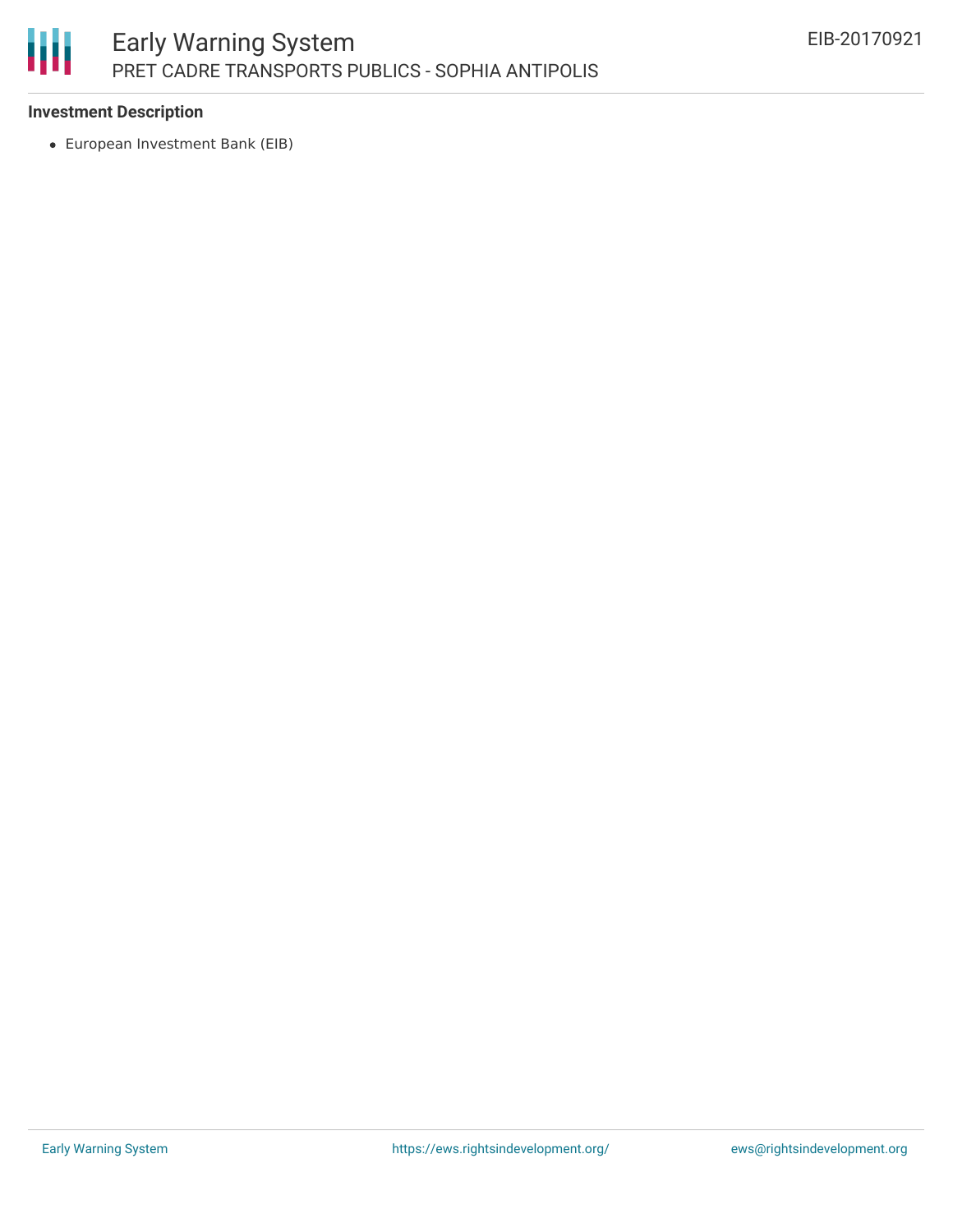#### **Contact Information**

No contact information available at time of writing.

#### **ACCOUNTABILITY MECHANISM OF EIB**

The EIB Complaints Mechanism is designed to facilitate and handle complaints against the EIB by individuals, organizations or corporations affected by EIB activities. When exercising the right to lodge a complaint against the EIB, any member of the public has access to a two-tier procedure, one internal - the Complaints Mechanism Office - and one external - the European Ombudsman. A complaint can be lodged via a written communication addressed to the Secretary General of the EIB, via email to the dedicated email address complaints@eib.org, by completing the online complaint form available at the following address: http://www.eib.org/complaints/form, via fax or delivered directly to the EIB Complaints Mechanism Division, any EIB local representation office or any EIB staff. For further details, check:

http://www.eib.org/attachments/strategies/complaints\_mechanism\_policy\_en.pdf

When dissatisfied with a complaint to the EIB Complaints Mechanism, citizens can then turn towards the European Ombudsman. A memorandum of Understanding has been signed between the EIB and the European Ombudsman establishes that citizens (even outside of the EU if the Ombudsman finds their complaint justified) can turn towards the Ombudsman on issues related to 'maladministration' by the EIB. Note that before going to the Ombudsman, an attempt must be made to resolve the case by contacting the EIB. In addition, the complaint must be made within two years of the date when the facts on which your complaint is based became known to you. You can write to the Ombudsman in any of the languages of the European Union. Additional details, including filing requirements and complaint forms, are available at: http://www.ombudsman.europa.eu/atyourservice/interactiveguide.faces